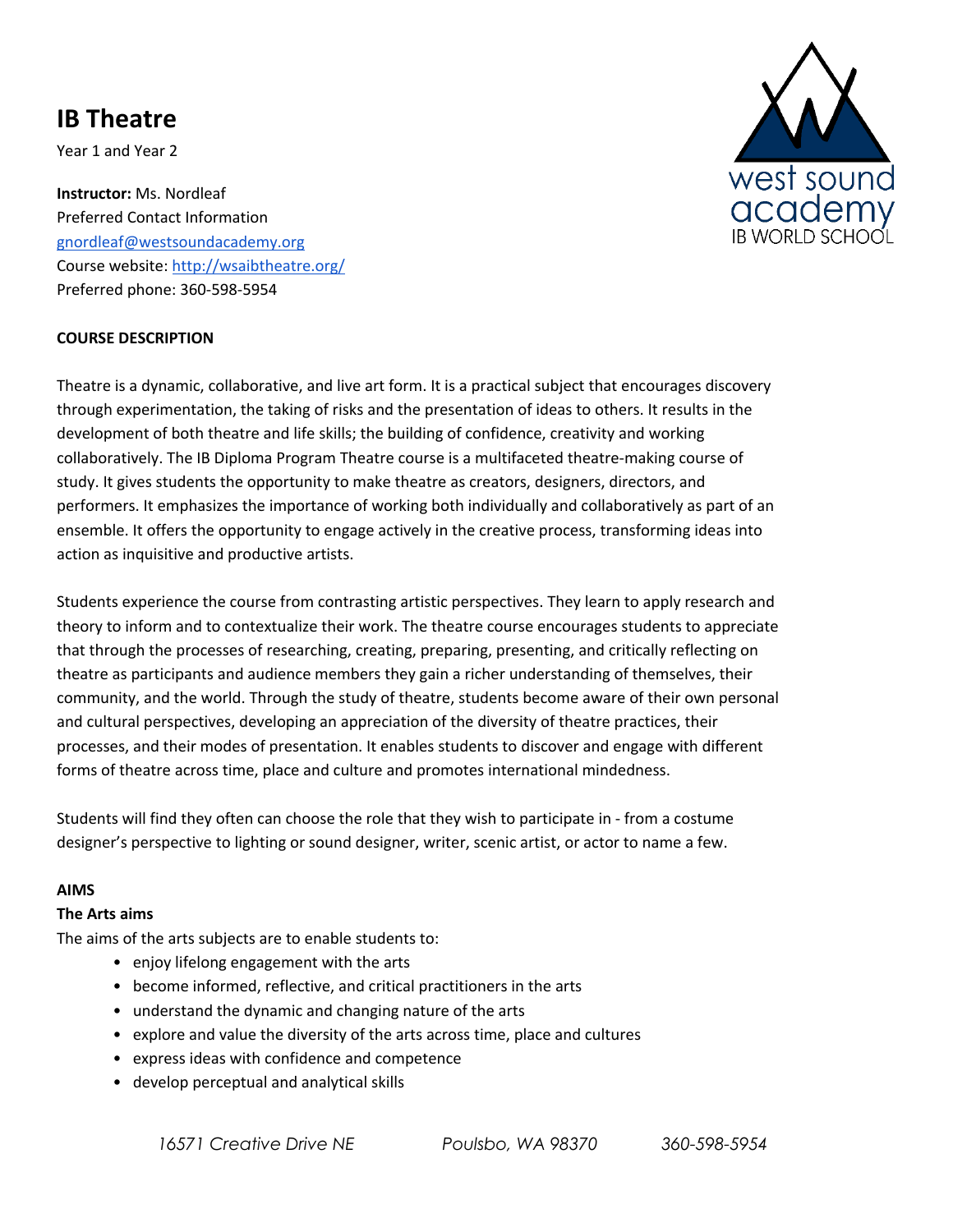#### **Theatre aims**

In addition, the aims of the theatre course at SL and HL are to enable students to:

- explore theatre in a variety of contexts and understand how these contexts inform practice (theatre in context)
- understand and engage in the processes of transforming ideas into action (theatre processes)
- develop and apply theatre production, presentation, and performance skills, working both independently and collaboratively (presenting theatre)

#### For HL only:

• understand and appreciate the relationship between theory and practice (theatre in context, theatre processes, presenting theatre)."1

#### **OBJECTIVES**

#### **Assessment objective 1: demonstrate knowledge and understanding of specified content**

- Describe the relationship between theatre and its contexts
- Identify appropriate and valuable information from research for different specialist theatre roles (creator; designer; director; performer)
- Present ideas, discoveries, and learning, gained through research and practical exploration to others

#### **Assessment objective 2: demonstrate application and analysis of knowledge and understanding**

- Explain the relationship and significance of the integration of production, performance, and research elements
- Explore and demonstrate different ways through which ideas can be presented and
- transformed into action
- Explain what has informed, influenced, and had impact on their work

#### **Assessment objective 3: demonstrate synthesis and evaluation**

- Evaluate their work and the work of others
- Discuss and justify choices
- Examine the impact their work has had on others

#### **Assessment objective 4: select, use, and apply a variety of appropriate skills and techniques**

- Demonstrate appropriate skills and techniques in the creation and presentation of
- theatre in different specialist theatre roles (creator; designer; director; performer)
- Demonstrate organization of material including use and attribution of sources
- Demonstrate the ability to select, edit and present work appropriately"2

# **The curriculum in Year 1 will prepare student for the following topics and assessments in Year 2:**

**Research Presentation:** Students at SL and HL plan and deliver an individual presentation (15 minutes maximum) to their peers in which they outline and physically demonstrate their research into a convention of a theatre tradition they have not previously studied.

**SL 50% HL 35%** *Assessment 2022*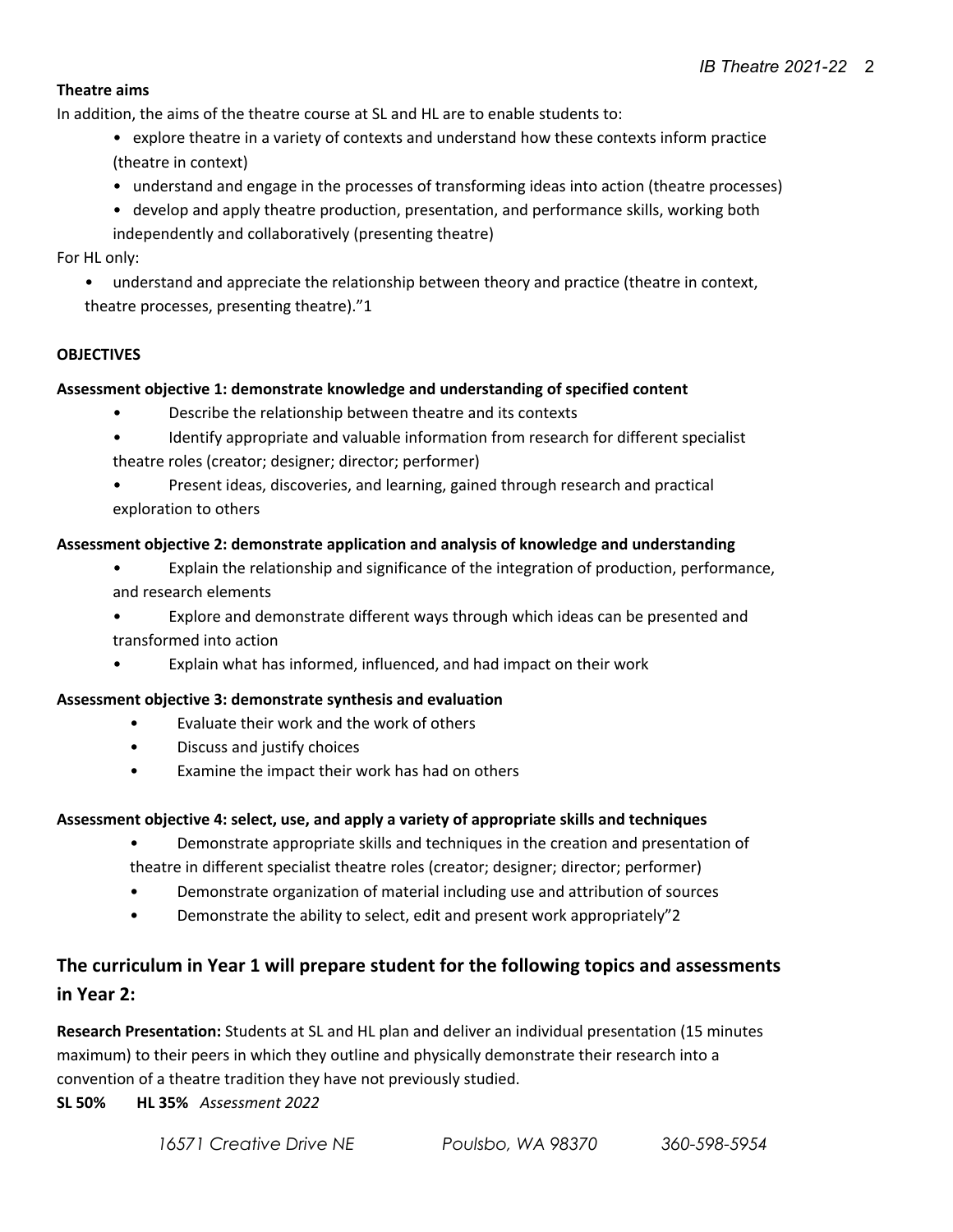**Collaborative Theatre Project**: Students at SL and HL collaboratively create and present an original piece of theatre (lasting 13 to 15 minutes) for and to a specified target audience, created from a starting point of their choice." *This element will not be assessed in 2022.*

**Solo Theatre Piece:** Students at HL research a theatre theorist they have not previously studied, identify an aspect(s) of their theory, and create and present a solo theatre piece (4Ð8 minutes) based on this aspect(s) of theory. **HL 30%** *2022 Assessment*

**Director's Notebook:** Students at SL and HL choose a published play text they have not previously studied and develop ideas regarding how it could be staged for an audience.

**SL 50% HL 35%** *2022 Assessment*

# **ASSESSMENT**

The purpose of grading is to communicate achievement to students, parents, and other institutions about the work students do in class. The only feedback on students' work that will be entered in the gradebook on FACTS is evaluative. The evaluation of student work is based on a set of standards, in line with the criteria for IB assessments.

As an IB course, students will complete both internal (assessed by Gretchen Nordleaf-Nelson) and external (assessed by International Baccalaureate) assessments.

# **Students will be assessed in the following areas:**

- 1. Knowledge and understanding
- 2. Application and analysis
- 3. Synthesis and evaluation
- 4. Selection and use of appropriate presentation and language.

**Weekly Assignments:** You may expect 4 **types of homework assignments during each Semester in** addition to long-term quarterly projects. Weekly assignments in this class will be a combination of the following:

- **1. Individual writing assignments**  These include your journal reflections, weekly website posts, play reading reports, mock assessment assignments.
- **2. Research**  this includes researching theatre traditions, theorists, production styles to incorporate into your assessment work.
- **3. Assigned reading** The week's reading assignment or **Reading Play Scripts**
- **4. Collaborative Group work** work on the ongoing group or individual projects with mentors.

**Long-term Papers/Projects:** For each Semester, you will have **2-3 major assignments**. These assignments are developed from the IB curriculum; some of the completed assignments may be included in a student's final IB assessment, while other assignments will prepare students for upcoming assessments required in year 2 of the course, and others are considered formative such as play reading reports.

**STUDENT SKILLS (15%)** Student skills including focus, preparation, responsibility, cooperation, collaboration, and time-management are strongly correlated with academic success. These are also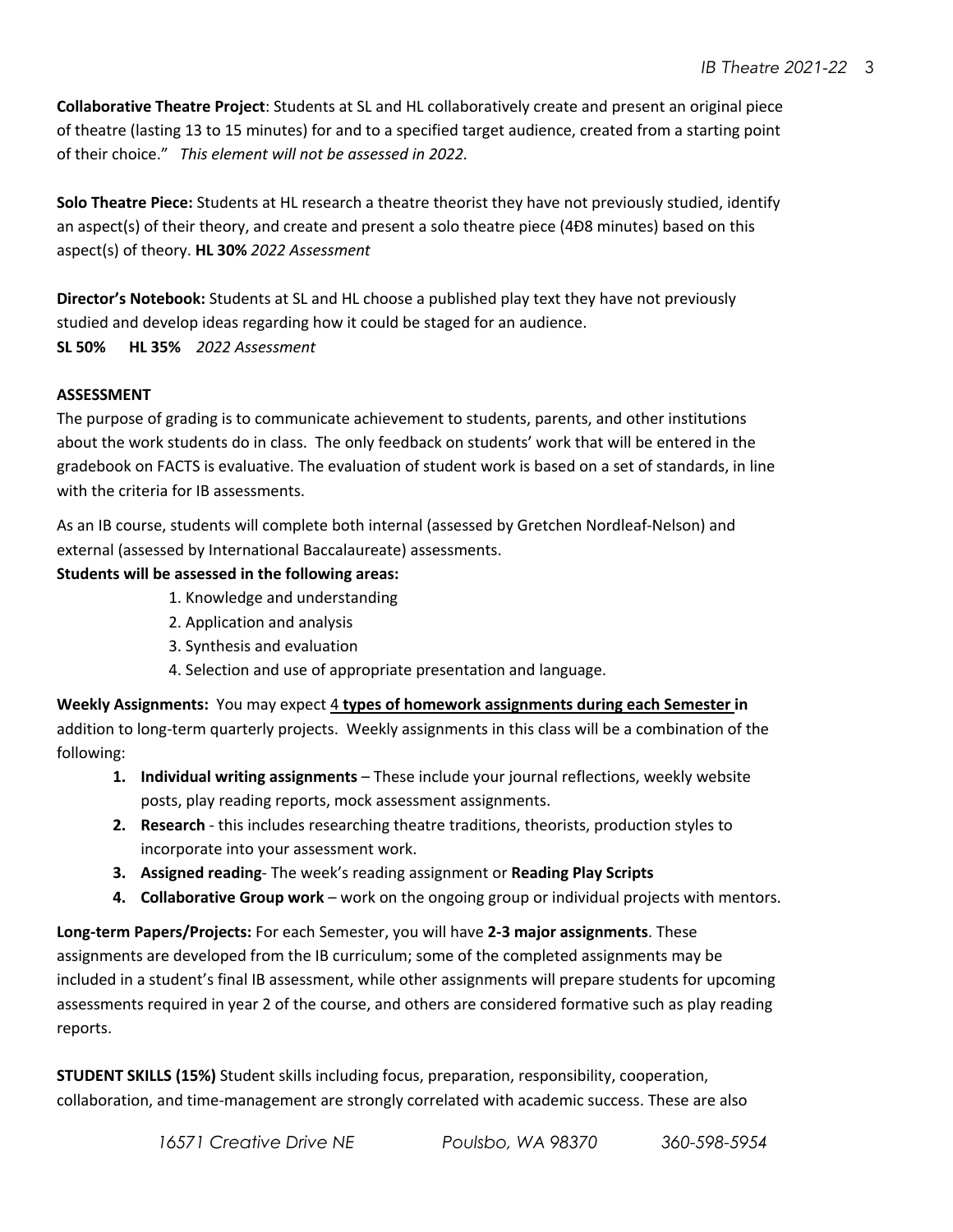marked using the student skills rubric each week. Full participation requires conscientious and consistent preparation. Consistently turning quality work in on-time and participating actively in classroom activities will lead to earning the full mark.

#### **Focus:**

- Listens Attentively
- Participation Enhances Classroom Learning

#### **Responsibility:**

- Comes to class prepared & engaged
- Treats others with kindness

#### **Follow-Through:**

● Completes work and turns in work on time Strives to produce quality work

#### **Collaboration:**

● Listens to presenters & classmates offers ideas and shares the workload on project-based assessments.

#### **Growth Mindset**

● Demonstrates persistence and resilience, open-minded in the face of challenge

#### **Formative Assessment 50%**

#### **IB Journal**

This is a handwritten assignment book, which includes the class opener, class notes, and class session reflections for each class session. This routine writing assignment collection will be checked weekly and earn up to 10 points per week for completion. There will also be weekly blog posts in this portion.

#### **Class Discussion Content**

This is an essential component of student work. Students earn points for speaking in class discussions. The scores reflect the length and depth of student contribution. The individual student spoke at least twice.

#### **Play Reading Reports, Reading Assignments, Quizzes**

Play Reading Reports are designed to enhance and strengthen the theatre literature canon of each student. They will be assigned quarterly. Vocabulary quizzes - These are quick checks on comprehension and completion. They will be assigned regularly as needed.

#### **Summative Assessment 35%**

**Solo theatre piece:** Students at HL research a theatre theorist they have not previously studied, identify an aspect(s) of their theory and create and present a solo theatre piece (4Ð8 minutes) based on this aspect(s) of theory.

**Director's notebook:** Students at SL and HL choose a published play text they have not previously studied and develop ideas regarding how it could be staged for an audience.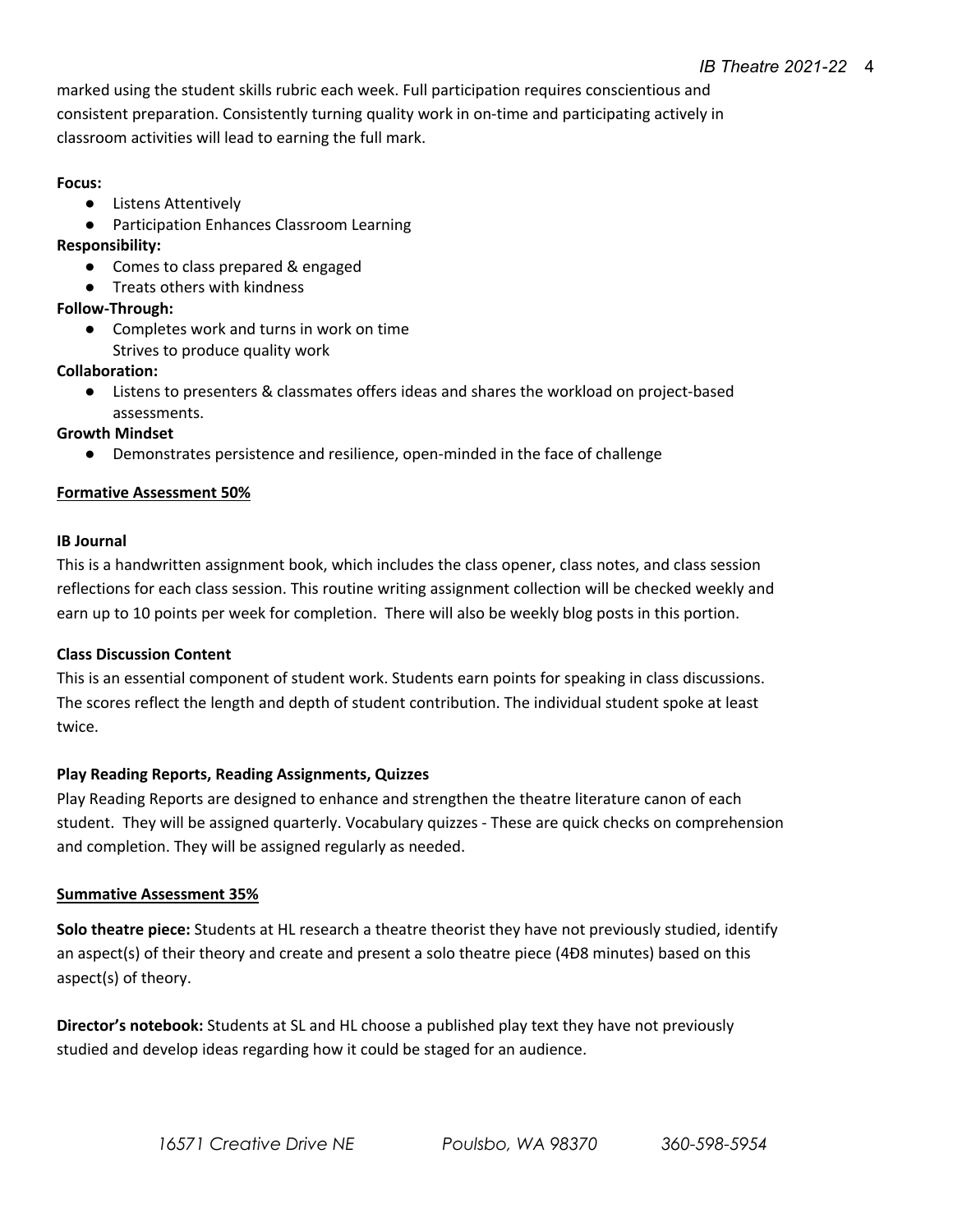**Research presentation:** Students at SL and HL plan and deliver an individual presentation (15 minutes maximum) to their peers in which they outline and physically demonstrate their research into a convention of a theatre tradition they have not previously studied.

**Collaborative theatre project**: Students at SL and HL collaboratively create and present an original piece of theatre (lasting 13 to 15 minutes) for and to a specified target audience, created from a starting point of their choice."

# **FURTHER DESCRIPTION OF IB ASSESSMENTS: Please take the time to mark you calendars now.**

#### **2022 External IB Assessment**

All students will undertake three assessments in the second year of the program, with HL students undertaking one further assessment. This is the only difference for the HL and SL students.

| September 15th, 2021 | 2nd Year Students –HL and SL Students         |
|----------------------|-----------------------------------------------|
| April of 2022        | <b>1st Year Students - HL and SL Students</b> |

**FINAL Research Presentation:** Students plan and deliver an individual presentation (15 minutes maximum) to their peers in which they outline and physically demonstrate their research into a convention of a theatre tradition they have not previously studied. SL 50% HL 35%

#### **December 9th, 2021, 2nd Year HL Students only Performance**

# **December 15th, 2021, 2nd Year HL FIRST DRAFT Solo Project Portfolio Due for Instructor Feedback January 14th, 2022, 2nd Year HL FINAL DRAFT Solo Project Portfolio**

**Solo theatre piece:** Students research a theatre theorist they have not previously studied, identify an aspect(s) of their theory, and create and present a solo theatre piece (4-8 minutes) based on this aspect(s) of theory. They write and document their work and then reflect on the impact of their piece on the audience after their performance (3000-word limit.) HL ONLY 30%

# **March 25th, 2022, FIRST DRAFT Director's Notebook for Instructor Feedback April 15, 2022, FINAL DRAFT Director's Notebook for Submission NO EXTENSION 2nd Year HL Students –HL and SL Students**

**Director's notebook:** Students choose a published play text they have not previously studied or seen a live production and develop ideas regarding how it could be staged for an audience. SL 50% HL 35%

**PLEASE NOTE: This year the 2nd year students (Class of 2022) will not be completing the Collaborative Theatre Project for submission to the IB.** 

# **ENGAGING WITH SENSITIVE TOPICS**

Studying theatre allows the opportunity for students to engage with exciting, stimulating and personally relevant topics and issues. However, it should be noted that often such topics and issues can also be sensitive and personally challenging for some students. The teacher is aware of this and will provide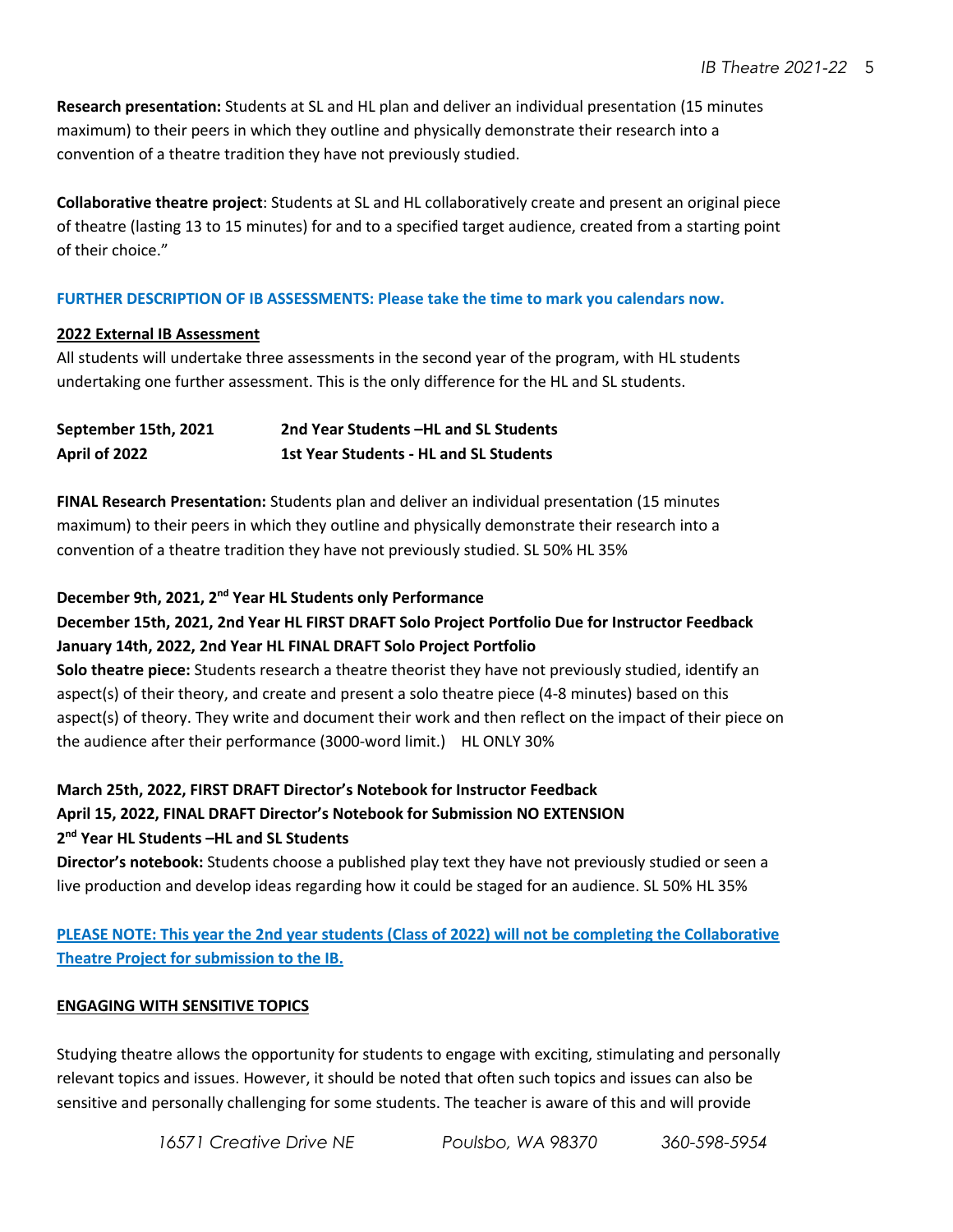guidance on how to approach and engage with such topics in a responsible manner. Consideration is given to the personal, political, and spiritual values of others, particularly in relation to race, gender, or religious beliefs.

As part of the collective consideration of West Sound Academy, theatre students will be supported in maintaining an ethical perspective during their course. The instructor will be vigilant to ensure that work undertaken by the students does not damage the environment, include excessive or gratuitous violence or reference to explicit sexual activity

**ACCOMMODATIONS:** Individual students may receive official accommodations from the school. The instructor will modify assignments for individual students according to the WSA accommodations letter signed by administration, faculty, student, and parents in the meeting.

#### **DIFFERENTIATION AND MODIFICATION FOR THE ELL LEARNER**

- Classroom content, processes and products are adjusted to reflect the unique needs of the ELL learner
- Instruction is scaffold to enable ELL students to achieve grade-appropriate outcomes
- Teacher offers a variety of resources, grouping arrangements, assignments, and tasks
- Teacher uses various strategies to build background knowledge, make connections and encourage communication
- Teacher embeds modified learning strategies into instruction
- Students can demonstrate understanding in alternative ways with teacher-applied modifications to assignment

| <b>REQUIRED MATERIALS:</b>                                                                                                | <b>TEXTS:</b>                                   |
|---------------------------------------------------------------------------------------------------------------------------|-------------------------------------------------|
| computer access<br>$\bullet$                                                                                              | Theatre in Practice – A Student's Handbook      |
| journal<br>$\bullet$                                                                                                      | by Nick O'Brien and Annie Sutton                |
| a folder or binder for keeping class materials<br>$\bullet$                                                               |                                                 |
| Computer storage device for your assignments.                                                                             |                                                 |
| mic<br>$\bullet$                                                                                                          | <b>WORKSPACE:</b>                               |
| earbuds or headphones                                                                                                     | When you are in your virtual classroom you will |
| a notebook<br>$\bullet$                                                                                                   | need to make sure you are in a space where you  |
| internet access                                                                                                           | can move around.                                |
| pencils or pens (blue or black)<br>$\bullet$                                                                              |                                                 |
|                                                                                                                           |                                                 |
| <b>MASKS</b>                                                                                                              |                                                 |
| When working in the classroom or performance space<br>$\bullet$<br>you will need to wear an KN95 grade mask at all times. |                                                 |

# **Course Expectations, Guidelines, and Procedures for the In-Person and Zoom Classroom will be provided in a separate document.**

[1] Diploma Programme Theatre Guide First Examinations 2016. (2014). Cardiff : International Baccalaureate Organization, p. 12 2 Diploma Programme Theatre Guide First Examinations 2016. (2014). Cardiff : International Baccalaureate Organization, p. 13